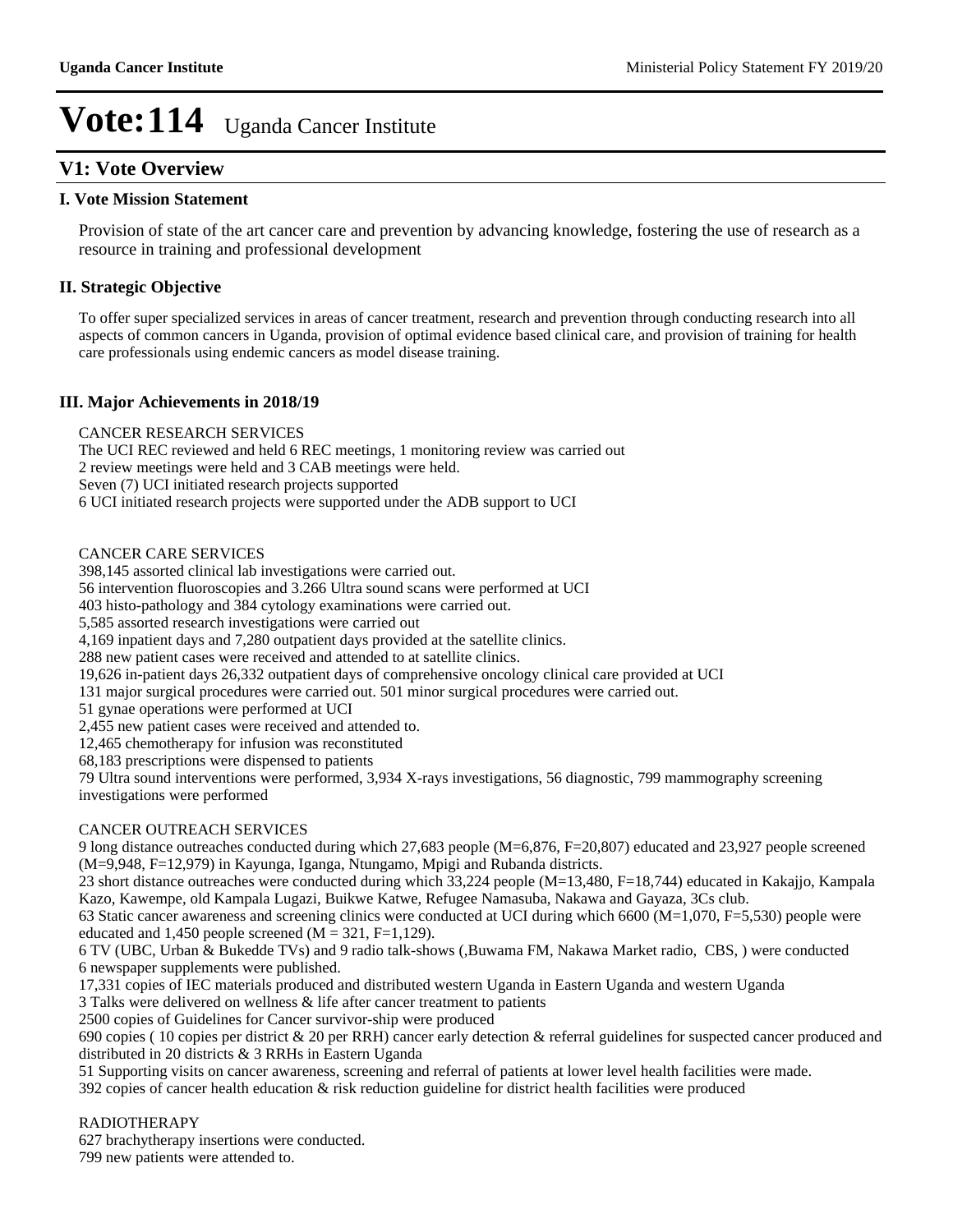21,892 treatment sessions were conducted on the Cobalt-60 machine

130 radiation therapy education sessions provided to patients.

2,829 patients who completed treatment followed up. 1,152 on-treatment patients were reviewed

#### UCI PROJECT

Construction of the Radiotherapy bunkers was at 95% of civil works.

Second interim Certificate for construction of the radiotherapy bunkers was paid. Second Interim Certificate construction of the service support building was paid. Construction was at 65% of civil works

Bills of quantities for fencing the land in Mbarara and specifications were developed and the procurement process is currently at evaluation stage

#### ADB SUPPORT TO UCI

The construction of the Multipurpose building for the Center of Excellence commenced in December 2018 with site handover to the constructor. Advance payment for the construction of the Multipurpose building for the East Africa Oncology Institute. The UCI conducted a stakeholders' meeting to identify the ICT requirements and medical equipment for the EACoEO multipurpose building. A list of desired equipment was generated and a priority list was developed in line with the budget allocation.

Of the 162 long-term trainees (Masters, PhD, Fellowships), 44 students have completed long-term training. The Training Needs Assessment by MakCHS commenced and final report expected in February 2019.

The procurement of Station Wagon and High Roof Van was concluded. Payment from the Bank was effected

#### INSTITUTIONAL SUPPORT TO UCI

10 desktop computers were procured and delivered.

Installation of storage backup system is at the evaluation stage.

UCI computers and PBX were serviced and maintained

Contracts for procurement of Patient Monitors, Infusion Pump, Pulse-oximeters, Sevoflurane Evaporizers, Oxygen

Concentrators, and Anesthetic Machine were awarded to the suppliers, awaiting delivery

Specialized medical equipment were serviced and maintained

#### **IV. Medium Term Plans**

i. Complete construction of the Radiotherapy Bunkers

ii. Construction of nuclear medicine department and support areas for the radiotherapy bunkers

iii. Construction of Multipurpose Cancer building for the East Africa Centre of Excellence in Oncology

iv. Procurement of state of the art medical equipment for cancer diagnosis and treatment

v. Construction and equipment of the Regional Cancer Centres

vi Expand the pediatric oncology services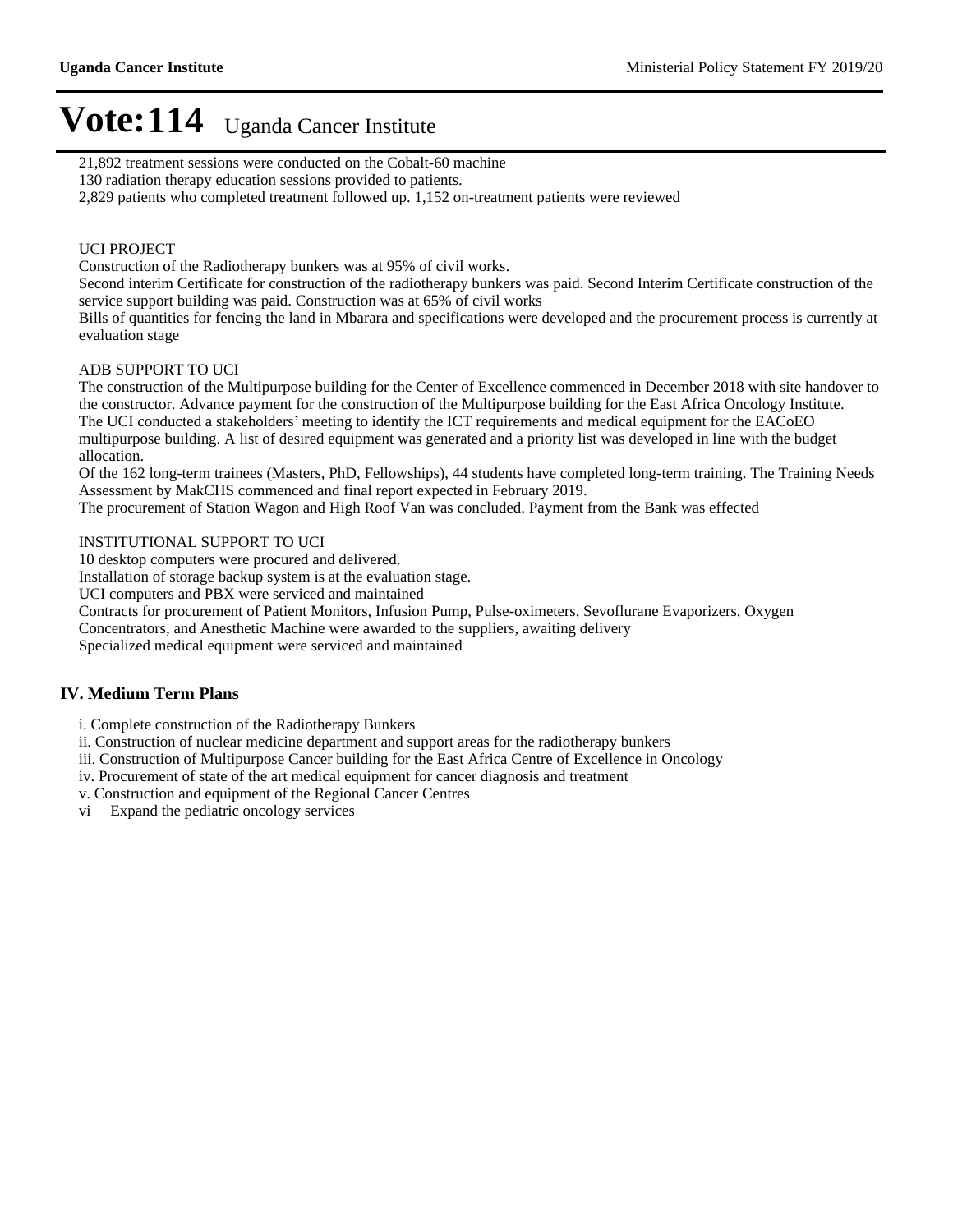#### **V. Summary of Past Performance and Medium Term Budget Allocations**

**Table 5.1: Overview of Vote Expenditures (UShs Billion)**

|                  |                                                      |                    | 2018/19       |                                           |         |         | <b>MTEF Budget Projections</b> |         |         |
|------------------|------------------------------------------------------|--------------------|---------------|-------------------------------------------|---------|---------|--------------------------------|---------|---------|
|                  |                                                      | 2017/18<br>Outturn | <b>Budget</b> | <b>Approved Expenditure</b><br>by End Dec | 2019/20 | 2020/21 | 2021/22                        | 2022/23 | 2023/24 |
| <b>Recurrent</b> | Wage                                                 | 2.190              | 4.739         | 2.040                                     | 4.739   | 4.976   | 5.225                          | 5.486   | 5.760   |
|                  | Non Wage                                             | 3.052              | 10.261        | 4.834                                     | 14.935  | 17.175  | 20.610                         | 24.732  | 29.679  |
| Devt.            | GoU                                                  | 11.912             | 11.929        | 6.199                                     | 13.929  | 16.715  | 16.715                         | 16.715  | 16.715  |
|                  | Ext. Fin.                                            | 5.334              | 64.263        | 15.243                                    | 57.288  | 0.000   | 0.000                          | 0.000   | 0.000   |
|                  | <b>GoU</b> Total                                     | 17.154             | 26.930        | 13.073                                    | 33.603  | 38.867  | 42.550                         | 46.934  | 52.155  |
|                  | <b>Total GoU+Ext Fin (MTEF)</b>                      | 22.489             | 91.192        | 28.317                                    | 90.892  | 38.867  | 42.550                         | 46.934  | 52.155  |
|                  | <b>Arrears</b>                                       | 0.048              | 0.020         | 0.011                                     | 0.000   | 0.000   | 0.000                          | 0.000   | 0.000   |
|                  | <b>Total Budget</b>                                  | 22.536             | 91.212        | 28.328                                    | 90.892  | 38.867  | 42.550                         | 46.934  | 52.155  |
|                  | <b>A.I.A Total</b>                                   | 1.270              | 1.860         | 0.447                                     | 0.000   | 0.000   | 0.000                          | 0.000   | 0.000   |
|                  | <b>Grand Total</b>                                   | 23.806             | 93.072        | 28.774                                    | 90.892  | 38.867  | 42.550                         | 46.934  | 52.155  |
|                  | <b>Total Vote Budget</b><br><b>Excluding Arrears</b> | 23.758             | 93.052        | 28.763                                    | 90.892  | 38.867  | 42.550                         | 46.934  | 52.155  |

#### **VI. Budget By Economic Clasification**

**Table V6.1 2018/19 and 2019/20 Budget Allocations by Item**

|                                           |        |          | 2018/19 Approved Budget |              |        | 2019/20 Draft Estimates |              |
|-------------------------------------------|--------|----------|-------------------------|--------------|--------|-------------------------|--------------|
| Billion Uganda Shillings                  | GoU    | Ext. Fin | AIA                     | <b>Total</b> | GoU    | Ext. Fin                | <b>Total</b> |
| <b>Output Class: Outputs Provided</b>     | 16.337 | 6.000    | 1.860                   | 24.197       | 20.871 | 6.000                   | 26.871       |
| 211 Wages and Salaries                    | 6.107  | 0.000    | 0.387                   | 6.494        | 6.896  | 0.000                   | 6.896        |
| 212 Social Contributions                  | 0.083  | 0.000    | 0.000                   | 0.083        | 0.097  | 0.000                   | 0.097        |
| 213 Other Employee Costs                  | 0.318  | 0.000    | 0.000                   | 0.318        | 0.318  | 0.000                   | 0.318        |
| 221 General Expenses                      | 1.180  | 6.000    | 0.528                   | 7.708        | 1.507  | 6.000                   | 7.507        |
| 222 Communications                        | 0.089  | 0.000    | 0.090                   | 0.179        | 0.151  | 0.000                   | 0.151        |
| 223 Utility and Property Expenses         | 0.414  | 0.000    | 0.039                   | 0.453        | 0.714  | 0.000                   | 0.714        |
| 224 Supplies and Services                 | 7.286  | 0.000    | 0.122                   | 7.408        | 9.313  | 0.000                   | 9.313        |
| 225 Professional Services                 | 0.199  | 0.000    | 0.263                   | 0.462        | 0.102  | 0.000                   | 0.102        |
| 227 Travel and Transport                  | 0.554  | 0.000    | 0.334                   | 0.889        | 0.886  | 0.000                   | 0.886        |
| 228 Maintenance                           | 0.108  | 0.000    | 0.096                   | 0.204        | 0.887  | 0.000                   | 0.887        |
| <b>Output Class: Capital Purchases</b>    | 10.592 | 58.263   | 0.000                   | 68.855       | 12.732 | 51.288                  | 64.020       |
| 281 Property expenses other than interest | 0.200  | 0.000    | 0.000                   | 0.200        | 0.150  | 0.000                   | 0.150        |
| <b>312 FIXED ASSETS</b>                   | 10.392 | 58.263   | 0.000                   | 68.655       | 12.582 | 51.288                  | 63.870       |
| <b>Output Class: Arrears</b>              | 0.020  | 0.000    | 0.000                   | 0.020        | 0.000  | 0.000                   | 0.000        |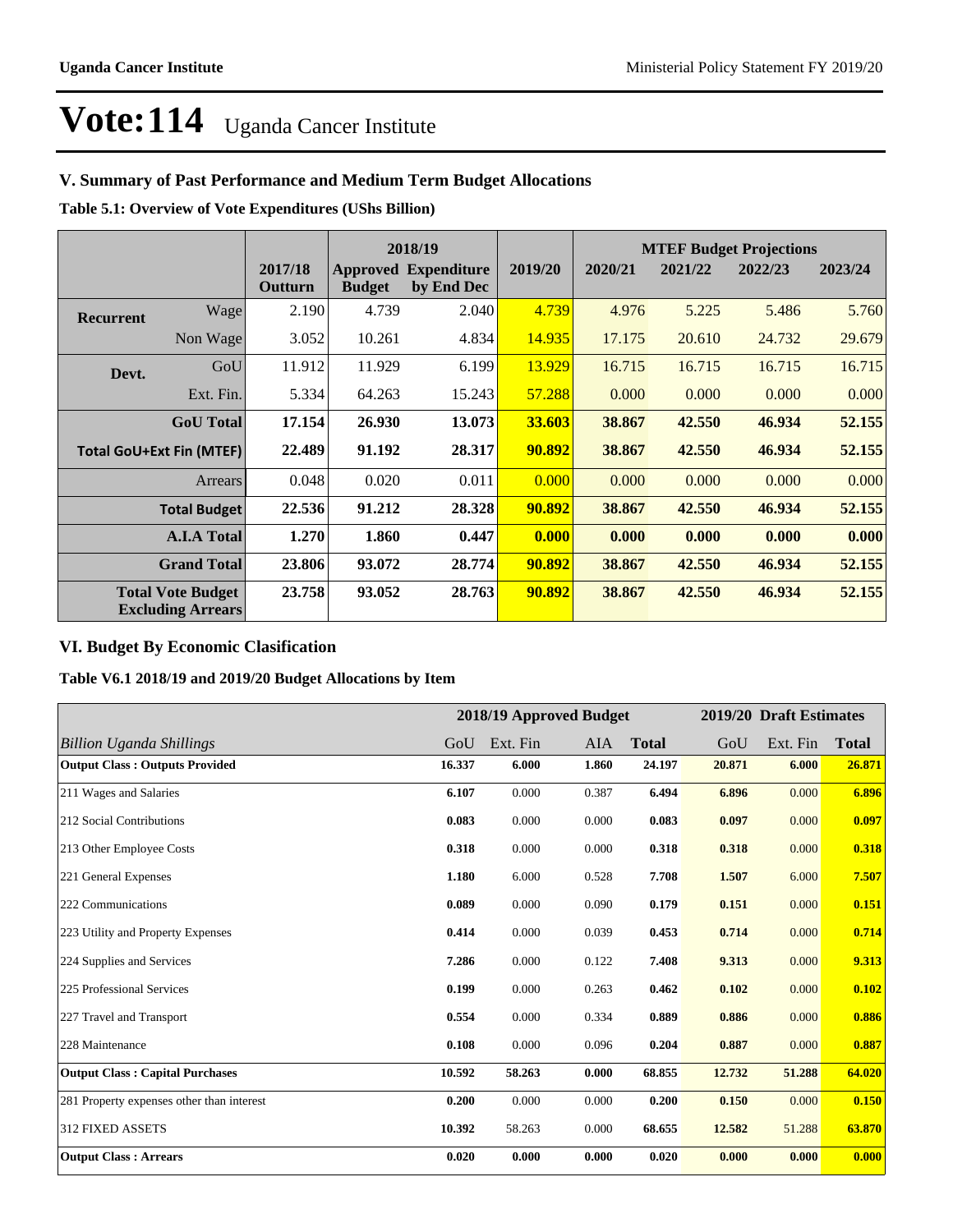| <b>321 DOMESTIC</b>            | 0.020  | 0.000  | 0.000 | 0.020  | 0.000  | 0.000  | 0.000  |
|--------------------------------|--------|--------|-------|--------|--------|--------|--------|
| <b>Grand Total:</b>            | 26.949 | 64.263 | l.860 | 93.072 | 33.603 | 57.288 | 90.892 |
| <b>Total excluding Arrears</b> | 26.930 | 64.263 | 860   | 93.052 | 33.603 | 57.288 | 90.892 |

#### **VII. Budget By Programme And Subprogramme**

#### **Table V7.1: Past Expenditure Outturns and Medium Term Projections by Programme and SubProgramme**

| Billion Uganda shillings                                       |                       | FY 2018/19                |                                   |                                             |         | <b>Medium Term Projections</b> |         |         |
|----------------------------------------------------------------|-----------------------|---------------------------|-----------------------------------|---------------------------------------------|---------|--------------------------------|---------|---------|
|                                                                | FY 2017/18<br>Outturn | Approved<br><b>Budget</b> | <b>Spent By</b><br><b>End Dec</b> | 2019-20<br><b>Proposed</b><br><b>Budget</b> | 2020-21 | 2021-22                        | 2022-23 | 2023-24 |
| <b>57 Cancer Services</b>                                      | 22.536                | 93.072                    | 28.328                            | 90.892                                      | 38.867  | 42.550                         | 46.934  | 52.155  |
| 01 Management/support services                                 | 3.266                 | 6.190                     | 2.593                             | 7.190                                       | 8.589   | 9.448                          | 12.232  | 14.095  |
| 02 Medical Services                                            | 1.884                 | 10.050                    | 4.224                             | 11.804                                      | 13.312  | 16.017                         | 17.492  | 20.750  |
| 03 Internal Audit                                              | 0.025                 | 0.025                     | 0.012                             | 0.065                                       | 0.035   | 0.035                          | 0.045   | 0.045   |
| 04 Radiotherapy                                                | 0.115                 | 0.615                     | 0.056                             | 0.615                                       | 0.215   | 0.335                          | 0.450   | 0.550   |
| 1120 Uganda Cancer Institute Project                           | 8.793                 | 8.809                     | 4.869                             | 10.609                                      | 11.009  | 11.009                         | 11.009  | 11.009  |
| 1345 ADB Support to UCI                                        | 7.323                 | 66.252                    | 16.204                            | 59.277                                      | 1.989   | 0.000                          | 0.000   | 0.000   |
| 1476 Institutional Support to Uganda Cancer<br>Institute       | 1.130                 | 1.131                     | 0.369                             | 1.131                                       | 3.517   | 5.506                          | 5.506   | 5.506   |
| 1527 Establishment of an Oncology Centre in<br>Northern Uganda | 0.000                 | 0.000                     | 0.000                             | 0.200                                       | 0.200   | 0.200                          | 0.200   | 0.200   |
| <b>Total for the Vote</b>                                      | 22.536                | 93.072                    | 28.328                            | 90.892                                      | 38.867  | 42.550                         | 46.934  | 52.155  |
| <b>Total Excluding Arrears</b>                                 | 22.489                | 93.052                    | 28.317                            | 90.892                                      | 38.867  | 42.550                         | 46.934  | 52.155  |

#### **VIII. Programme Performance and Medium Term Plans**

#### **Table V8.1: Programme Outcome and Outcome Indicators ( Only applicable for FY 2019/20)**

| <b>Programme:</b>                         | 57 Cancer Services                                                                                                                  |                 |                  |               |            |            |
|-------------------------------------------|-------------------------------------------------------------------------------------------------------------------------------------|-----------------|------------------|---------------|------------|------------|
| <b>Programme Objective</b><br>:           | To reduce the incidences of cancer cases and associated mortalities through excelling in prevention, care,<br>research and training |                 |                  |               |            |            |
| <b>Responsible Officer:</b>               | Dr Jackson Orem                                                                                                                     |                 |                  |               |            |            |
|                                           | <b>Programme Outcome:</b> Improved cancer services                                                                                  |                 |                  |               |            |            |
|                                           | Sector Outcomes contributed to by the Programme Outcome                                                                             |                 |                  |               |            |            |
| 1. Improved quality of life at all levels |                                                                                                                                     |                 |                  |               |            |            |
|                                           | <b>Performance Targets</b>                                                                                                          |                 |                  |               |            |            |
|                                           | <b>Outcome Indicators</b>                                                                                                           |                 |                  | 2019/20       | 2020/21    | 2021/22    |
|                                           |                                                                                                                                     | <b>Baseline</b> | <b>Base year</b> | <b>Target</b> | Projection | Projection |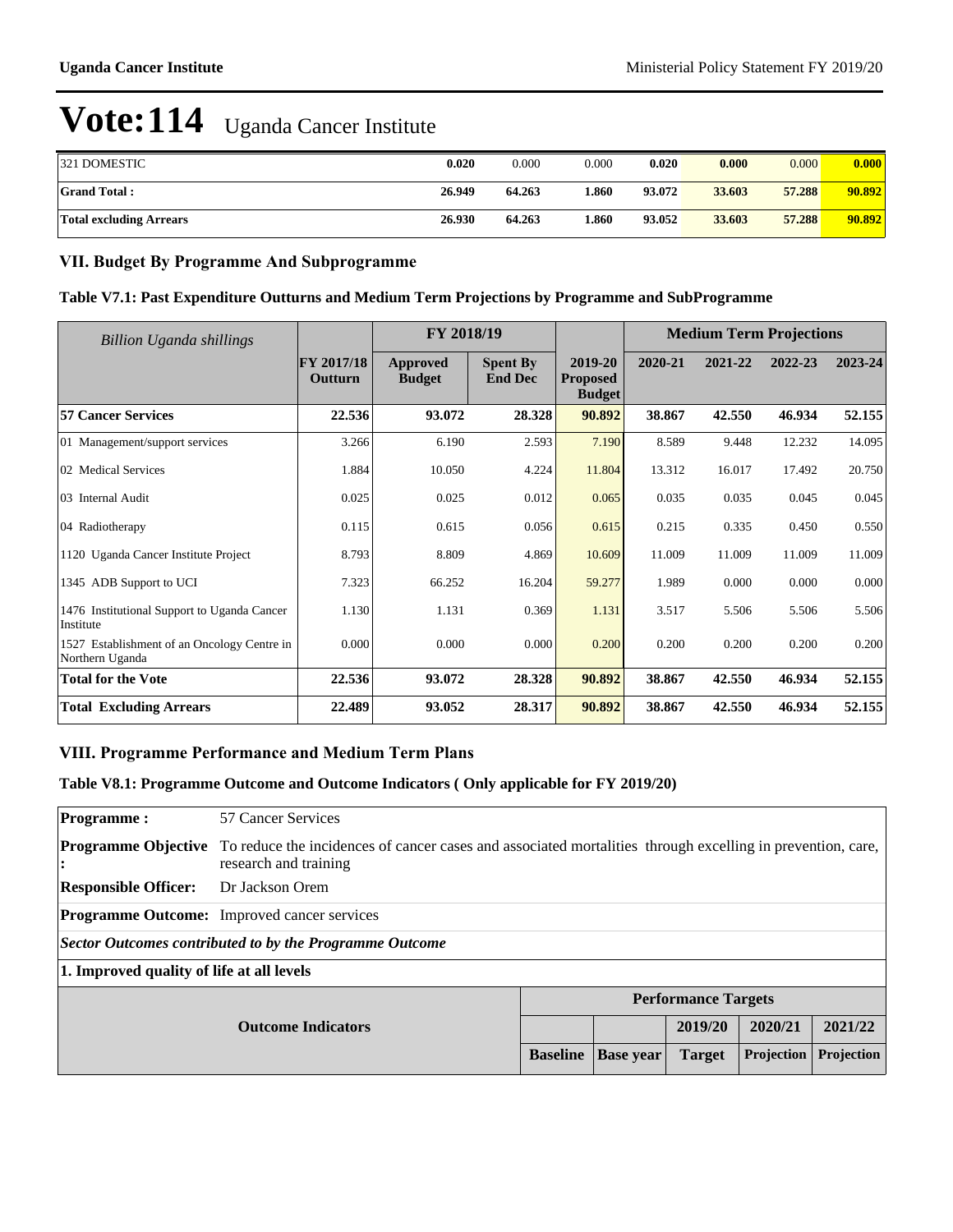| • % reduction in cancer incidence                                  | 0.02% | 2016 | 0.02%   | 0.05%   | 0.05%   |
|--------------------------------------------------------------------|-------|------|---------|---------|---------|
| • % change in disease presentation (from stage III & IV to II & I) | 4.9%  | 2016 | 3%      | 5%      | 5%      |
| • % of patients under effective treatment                          | 45%   | 2016 | 58%     | 65%     | 50%     |
| <b>SubProgramme: 02 Medical Services</b>                           |       |      |         |         |         |
| <b>Output: 01 Cancer Research</b>                                  |       |      |         |         |         |
| Number of cancer research studies initiated and co                 |       |      | 20      | 25      | 30      |
| Number of peer reviewed publications and presentat                 |       |      | 25      | 30      | 35      |
| Number of training workshops conducted by UCI                      |       |      |         | 8       | 10      |
| <b>Output: 02 Cancer Care Services</b>                             |       |      |         |         |         |
| Number of inpatient stays                                          |       |      | 40,000  | 45,000  | 50,000  |
| No.of investigations undertaken                                    |       |      | 350,000 | 400,000 | 450,000 |
| Number of outpatient visits                                        |       |      | 48,000  | 50,000  | 55,000  |
| Number of new cancer patients registered                           |       |      | 5,000   | 6,000   | 6,500   |
| <b>Output: 03 Cancer Outreach Service</b>                          |       |      |         |         |         |
| Number of outreach visits conducted                                |       |      | 32      | 35      | 40      |
| Number of clients examined                                         |       |      | 61,600  | 71,600  | 81,600  |
| Number of clients screened                                         |       |      | 61,600  | 71,600  | 81,600  |

#### **IX. Major Capital Investments And Changes In Resource Allocation**

#### **Table 9.1: Major Capital Investment (Capital Purchases outputs over 0.5Billion)**

| FY 2018/19                                                                                                                                                                                                                                                                                                                              | FY 2019/20                                                                                                                                                                                                                                                                                                                                                                                                                                                                                                                                   |                                                                                                                                                                                                                                                                                                                                                                                                                                                                                                                                                                     |
|-----------------------------------------------------------------------------------------------------------------------------------------------------------------------------------------------------------------------------------------------------------------------------------------------------------------------------------------|----------------------------------------------------------------------------------------------------------------------------------------------------------------------------------------------------------------------------------------------------------------------------------------------------------------------------------------------------------------------------------------------------------------------------------------------------------------------------------------------------------------------------------------------|---------------------------------------------------------------------------------------------------------------------------------------------------------------------------------------------------------------------------------------------------------------------------------------------------------------------------------------------------------------------------------------------------------------------------------------------------------------------------------------------------------------------------------------------------------------------|
| <b>Appr. Budget and Planned Outputs</b>                                                                                                                                                                                                                                                                                                 | <b>Expenditures and Achievements by</b><br>end Dec                                                                                                                                                                                                                                                                                                                                                                                                                                                                                           | <b>Proposed Budget and Planned</b><br><b>Outputs</b>                                                                                                                                                                                                                                                                                                                                                                                                                                                                                                                |
| Vote 114 Uganda Cancer Institute                                                                                                                                                                                                                                                                                                        |                                                                                                                                                                                                                                                                                                                                                                                                                                                                                                                                              |                                                                                                                                                                                                                                                                                                                                                                                                                                                                                                                                                                     |
| <b>Program: 08 57 Cancer Services</b>                                                                                                                                                                                                                                                                                                   |                                                                                                                                                                                                                                                                                                                                                                                                                                                                                                                                              |                                                                                                                                                                                                                                                                                                                                                                                                                                                                                                                                                                     |
| Development Project : 1120 Uganda Cancer Institute Project                                                                                                                                                                                                                                                                              |                                                                                                                                                                                                                                                                                                                                                                                                                                                                                                                                              |                                                                                                                                                                                                                                                                                                                                                                                                                                                                                                                                                                     |
| <b>Output: 08 57 72 Government Buildings and Administrative Infrastructure</b>                                                                                                                                                                                                                                                          |                                                                                                                                                                                                                                                                                                                                                                                                                                                                                                                                              |                                                                                                                                                                                                                                                                                                                                                                                                                                                                                                                                                                     |
| Complete construction of the radiotherapy bunkers<br>Interim Certificates for the bunkers paid.<br>Service support building for the radiotherapy bunkers and<br>nuclear medicine constructed<br>Second Phase of water pipeline channeling streamlining and<br>plumbing for UCI<br>Land for the Regional Cancer Center in Mbarara fenced | Second interim Certificate for construction of<br>the radiotherapy bunkers bunkers was paid.<br>Construction was at 95% of civil works.<br>Second Interim Certificate construction of the<br>service support building was paid. Construction<br>was at 65% of civil works<br>Second phase of water pipeline channeling,<br>streamlining and plumbing for UCI was<br>initiated<br>Bills of quantities for fencing the land in<br>Mbarara and specifications were developed and<br>the procurement process is currently at<br>evaluation stage | Complete 100% civil works construction of the<br>Radiotherapy Bunkers and installation of the<br>LINAC machine (8.2Bn)<br>Complete 85% civil works construction of the<br>service support building for the radiotherapy<br>bunkers and nuclear medicine.<br>Expansion of the pediatric wing initiated (2Bn)<br>Complete payment for fencing the land for the<br>Regional Cancer Center in Mbarara (200m)<br>Protective fence for CCCP building erected<br><b>CCCP</b> building furnished (25m)<br><b>UCI UMEME</b> meters separated from Mulago<br>NRH meters (81m) |
| <b>Total Output Cost(Ushs Thousand)</b><br>8,809,000                                                                                                                                                                                                                                                                                    | 4,868,541                                                                                                                                                                                                                                                                                                                                                                                                                                                                                                                                    | 10,309,000                                                                                                                                                                                                                                                                                                                                                                                                                                                                                                                                                          |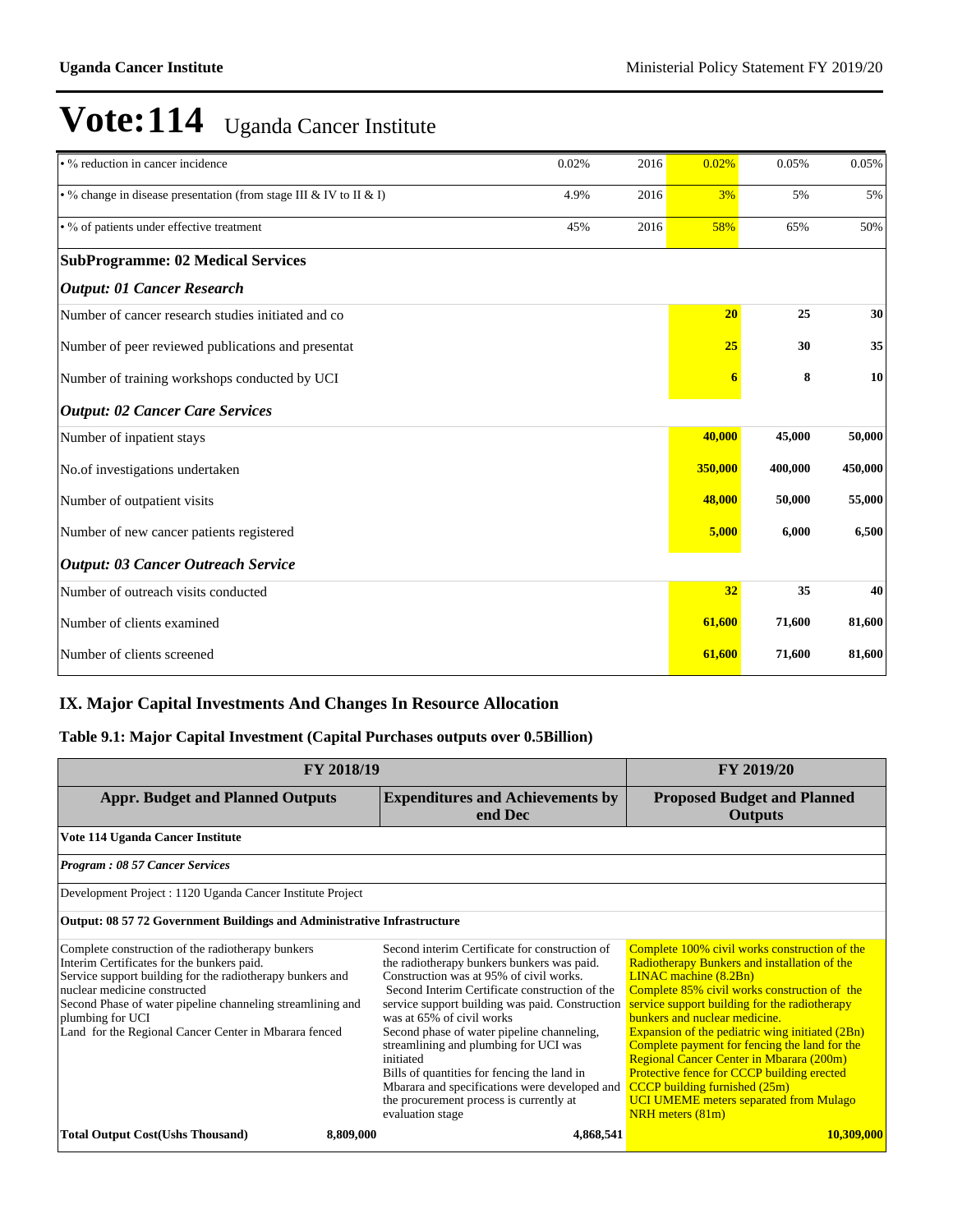| Gou Dev't:                                                                                                                                                                                                                                            | 8,809,000    | 4,868,541                                                                                                                                                                                                                                                                        | 10,309,000                                                                                                                                                                                                                                                                                                                                                                                                                                                                                                                                                                                                                                                                                           |
|-------------------------------------------------------------------------------------------------------------------------------------------------------------------------------------------------------------------------------------------------------|--------------|----------------------------------------------------------------------------------------------------------------------------------------------------------------------------------------------------------------------------------------------------------------------------------|------------------------------------------------------------------------------------------------------------------------------------------------------------------------------------------------------------------------------------------------------------------------------------------------------------------------------------------------------------------------------------------------------------------------------------------------------------------------------------------------------------------------------------------------------------------------------------------------------------------------------------------------------------------------------------------------------|
| Ext Fin:                                                                                                                                                                                                                                              | $\mathbf{0}$ | $\overline{0}$                                                                                                                                                                                                                                                                   | $\theta$                                                                                                                                                                                                                                                                                                                                                                                                                                                                                                                                                                                                                                                                                             |
| $A.I.A$ :                                                                                                                                                                                                                                             | $\mathbf{0}$ | $\theta$                                                                                                                                                                                                                                                                         | $\overline{0}$                                                                                                                                                                                                                                                                                                                                                                                                                                                                                                                                                                                                                                                                                       |
| Development Project : 1345 ADB Support to UCI                                                                                                                                                                                                         |              |                                                                                                                                                                                                                                                                                  |                                                                                                                                                                                                                                                                                                                                                                                                                                                                                                                                                                                                                                                                                                      |
| Output: 08 57 72 Government Buildings and Administrative Infrastructure                                                                                                                                                                               |              |                                                                                                                                                                                                                                                                                  |                                                                                                                                                                                                                                                                                                                                                                                                                                                                                                                                                                                                                                                                                                      |
| Advance payment for the construction of the Multipurpose<br>building for the East Africa Oncology Institute                                                                                                                                           |              | Advance payment for the construction of the<br>Multipurpose building for the East Africa<br>Oncology Institute                                                                                                                                                                   | <b>Complete construction of the Multipurpose</b><br>building for the East Africa Center of Excellence<br>in Oncology. Handover of the Building by June                                                                                                                                                                                                                                                                                                                                                                                                                                                                                                                                               |
| Interim Certificates (three certificates) paid, at different stages<br>of construction                                                                                                                                                                |              |                                                                                                                                                                                                                                                                                  | 2020                                                                                                                                                                                                                                                                                                                                                                                                                                                                                                                                                                                                                                                                                                 |
| Construction and supervision of the construction works                                                                                                                                                                                                |              |                                                                                                                                                                                                                                                                                  |                                                                                                                                                                                                                                                                                                                                                                                                                                                                                                                                                                                                                                                                                                      |
| <b>Total Output Cost(Ushs Thousand)</b>                                                                                                                                                                                                               | 34,865,234   | 8,971,781                                                                                                                                                                                                                                                                        | 40,690,577                                                                                                                                                                                                                                                                                                                                                                                                                                                                                                                                                                                                                                                                                           |
| Gou Dev't:                                                                                                                                                                                                                                            | 652,365      | 310,248                                                                                                                                                                                                                                                                          | 652,365                                                                                                                                                                                                                                                                                                                                                                                                                                                                                                                                                                                                                                                                                              |
| Ext Fin:                                                                                                                                                                                                                                              | 34,212,869   | 8,661,533                                                                                                                                                                                                                                                                        | 40,038,212                                                                                                                                                                                                                                                                                                                                                                                                                                                                                                                                                                                                                                                                                           |
| A.I.A:                                                                                                                                                                                                                                                | $\mathbf{0}$ | $\mathbf{0}$                                                                                                                                                                                                                                                                     |                                                                                                                                                                                                                                                                                                                                                                                                                                                                                                                                                                                                                                                                                                      |
| Output: 08 57 77 Purchase of Specialised Machinery & Equipment                                                                                                                                                                                        |              |                                                                                                                                                                                                                                                                                  |                                                                                                                                                                                                                                                                                                                                                                                                                                                                                                                                                                                                                                                                                                      |
| Linear Accelerator for Cancer treatment procured                                                                                                                                                                                                      |              | The contract for the procurement of a LINAC<br>was signed and advance payment was made.                                                                                                                                                                                          | Routine histochemistry, centrifuge, water bath,<br>digital weighing scale, freezer, two microscopes                                                                                                                                                                                                                                                                                                                                                                                                                                                                                                                                                                                                  |
| Magnetic Resonance Imaging Machine for Cancer diagnosis<br>procured                                                                                                                                                                                   |              | supplier is awaiting completion of the bunkers<br>to install the LINAC.<br>Retender process for the MRI was on-going,<br>the AfDB was reviewing specifications for the<br>MRI                                                                                                    | intergrated with advanced cameras, cryostat-<br>double compressor, slide storage and block<br>storage, microscope multi head and regular, UV<br>interpreter, Anaesthesia<br>Specialized machinery and equipment (Automated<br>blood culture analyzer, automated discrete,<br>chemistry immunoassay analyzer, automated<br>heamatology analyzer, electrophoresis machine,<br>flowcytometer, coagulation analyzer, tissue<br>processor, rotary microtone,                                                                                                                                                                                                                                              |
| <b>Total Output Cost(Ushs Thousand)</b>                                                                                                                                                                                                               | 24,050,000   | 0                                                                                                                                                                                                                                                                                | 11,389,900                                                                                                                                                                                                                                                                                                                                                                                                                                                                                                                                                                                                                                                                                           |
| Gou Dev't:                                                                                                                                                                                                                                            | $\mathbf{0}$ | $\Omega$                                                                                                                                                                                                                                                                         | 139,900                                                                                                                                                                                                                                                                                                                                                                                                                                                                                                                                                                                                                                                                                              |
| Ext Fin:                                                                                                                                                                                                                                              | 24,050,000   | $\Omega$                                                                                                                                                                                                                                                                         | 11,250,000                                                                                                                                                                                                                                                                                                                                                                                                                                                                                                                                                                                                                                                                                           |
| A.I.A:                                                                                                                                                                                                                                                | $\mathbf{0}$ | $\mathbf{0}$                                                                                                                                                                                                                                                                     | $\overline{0}$                                                                                                                                                                                                                                                                                                                                                                                                                                                                                                                                                                                                                                                                                       |
| Development Project : 1476 Institutional Support to Uganda Cancer Institute                                                                                                                                                                           |              |                                                                                                                                                                                                                                                                                  |                                                                                                                                                                                                                                                                                                                                                                                                                                                                                                                                                                                                                                                                                                      |
| Output: 08 57 77 Purchase of Specialised Machinery & Equipment                                                                                                                                                                                        |              |                                                                                                                                                                                                                                                                                  |                                                                                                                                                                                                                                                                                                                                                                                                                                                                                                                                                                                                                                                                                                      |
| Procurement of a Barcode reader, Patient Monitors,,<br>Pulsoximeters, Infusion Pump, Sevoflurane Evaporizers,<br>Oxygen Concentrators, Anesthetic Machine procured<br>Service and Maintenance of specialized Medical Equipment<br>and Machines at UCI |              | Contracts for procurement of Patient Monitors,<br>Infusion Pump, Pulsoximeters, Sevoflurane<br>Evaporizers, Oxygen Concentrators, and<br>Anesthetic Machine were awarded to the<br>suppliers, awaiting delivery<br>Specialized medical equipment were serviced<br>and maintained | 25 Oxygen regulators (7.5m), 5 oxygen regulators<br>for anesthetic machine (500,000), 30 bedside<br>screens $(30m)$ , 20 glucometers $(800,000)$ ,<br>adjustable examination beds (7.5m), 50 digital<br>clinical thermometer (2m) procured<br>4 ordinary microscopes (40), platelet agitator<br>(15m), microtone (15m), Ecri medical equipment<br>$(10m)$ procured.<br>(the prices are estimates, mammography will be<br>paid over 2 FY)<br>Mammography machine and its printer (350m),<br>diathermy for theatre $(50m)$ 20 Ambu bags $(6m)$ ,<br>nebulizer $(4m)$ , 10 portable pulse oximeters $(4m)$ ,<br>5 wall mounted diagnostic sets (2m), oxygen<br>keys, 10 Suction machines (20m) procured |
| <b>Total Output Cost(Ushs Thousand)</b>                                                                                                                                                                                                               | 781,000      | 320,067                                                                                                                                                                                                                                                                          | 761,000                                                                                                                                                                                                                                                                                                                                                                                                                                                                                                                                                                                                                                                                                              |
| Gou Dev't:                                                                                                                                                                                                                                            | 781,000      | 320,067                                                                                                                                                                                                                                                                          | 761,000                                                                                                                                                                                                                                                                                                                                                                                                                                                                                                                                                                                                                                                                                              |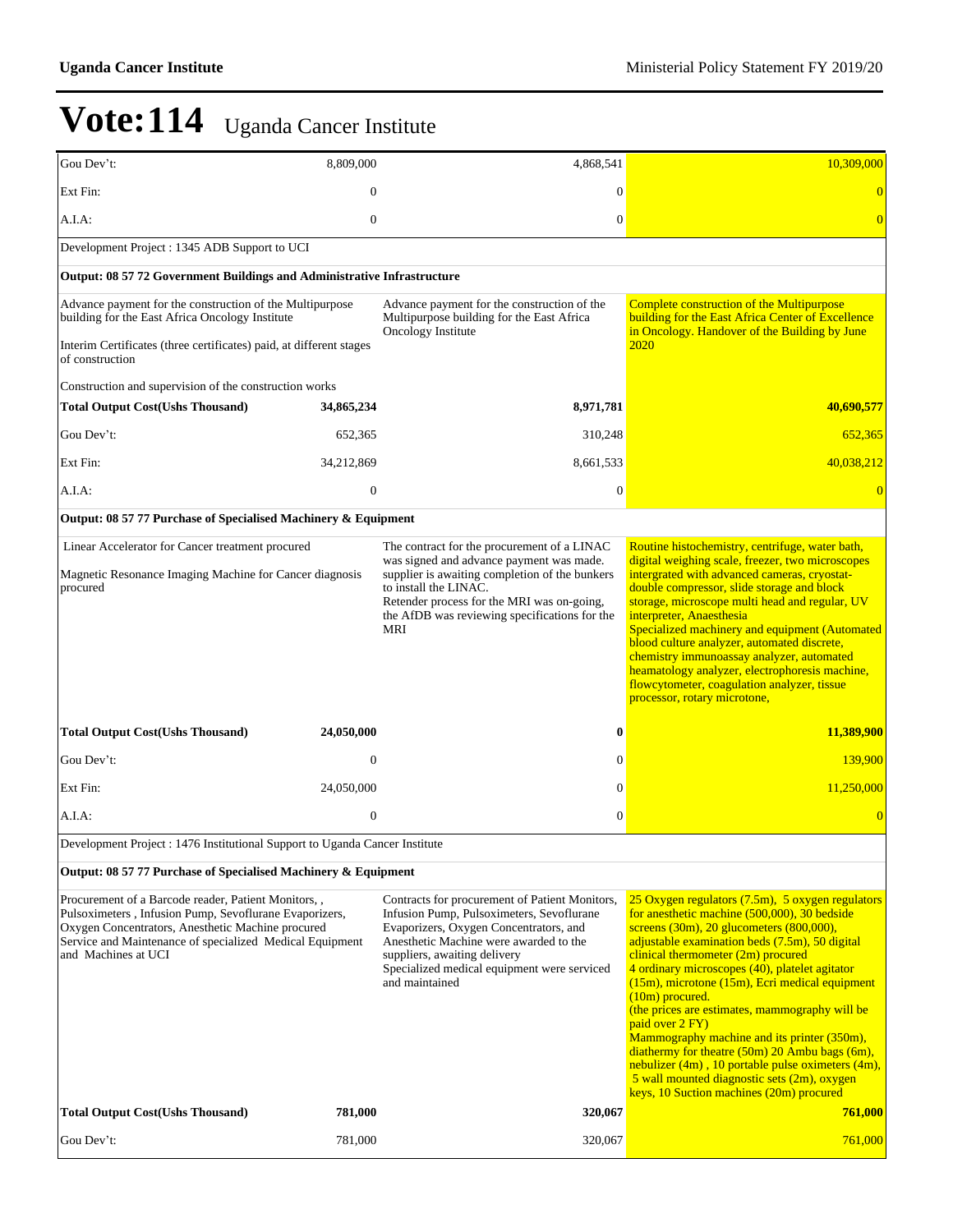| Ext Fin: |  |
|----------|--|
| A.I.A:   |  |

#### **X. Vote Challenges and Plans To Improve Performance**

#### **Vote Challenges**

i. Inadequate specialized diagnostic capacity  $-e.g.$  lack of PET Scan, etc

- ii. Lack of a surgical ward for post-operative patients
- iii. Limited radiation oncology
- iv. The Institute continued with experience of constrained space for expansion
- v. Inadequate staffing levels following a restricted staff structure which is not filled to capacity. The radiology Unit in particular has immensely suffered from under-staffing
- vi. Limited funding to enable purchase of state of the art medical equipment for diagnosis and care

#### **Plans to improve Vote Performance**

Fast-track the establishment of the regional cancer centers in order to bring services closer to the people while curbing the severe problem of congestion at UCI

Approve the restructuring process to bring more cancer specialists on board

#### **XI Off Budget Support**

#### **Table 11.1 Off-Budget Support by Sub-Programme**

| <b>Billion Uganda Shillings</b>        | 2018/19 Approved<br><b>Budget</b> | 2019/20 Draft<br><b>Estimates</b> |
|----------------------------------------|-----------------------------------|-----------------------------------|
| <b>Programme 0857 Cancer Services</b>  | 0.00                              | 18.36                             |
| <b>Recurrent Budget Estimates</b>      |                                   |                                   |
| 02 Medical Services                    | 0.00                              | 18.36                             |
| 400-MULTI-LATERAL DEVELOPMENT PARTNERS | 0.00                              | 18.36                             |
| <b>Total for Vote</b>                  | 0.00                              | 18.36                             |

#### **XII. Vote Cross Cutting Policy And Other Budgetary Issues**

#### **Table 12.1: Cross- Cutting Policy Issues**

| <b>Issue Type:</b>                  | <b>HIV/AIDS</b>                                                                 |
|-------------------------------------|---------------------------------------------------------------------------------|
| Objective:                          | Non discrimination of persons living with HIV and in the provision of services. |
| <b>Issue of Concern:</b>            | Non discrimination of persons living with HIV                                   |
| <b>Planned Interventions:</b>       | Develop an HIV/AIDSPolicy                                                       |
| <b>Budget Allocation (Billion):</b> | 40,000,000,000                                                                  |
| <b>Performance Indicators:</b>      | <b>HIV/AIDS Policy</b>                                                          |
| <b>Issue Type:</b>                  | Gender                                                                          |
| Objective:                          | Gender responsiveness and non discrimination to gender                          |
| <b>Issue of Concern:</b>            | Gender responsiveness                                                           |
| <b>Planned Interventions:</b>       | Develop a UCI Gender Policy                                                     |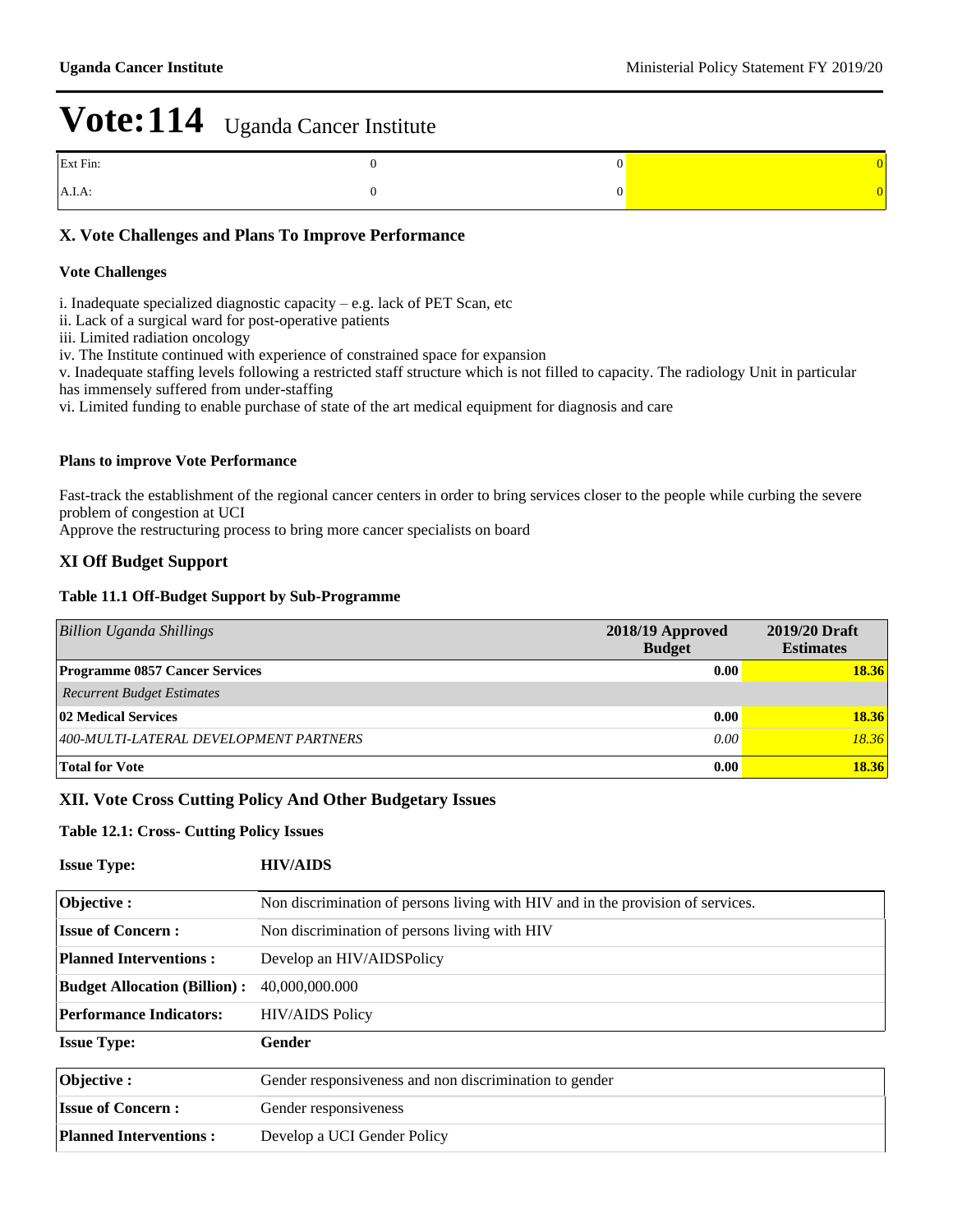| <b>Budget Allocation (Billion):</b> | 30,000,000.000                                             |
|-------------------------------------|------------------------------------------------------------|
| <b>Performance Indicators:</b>      | UCI gender policy                                          |
| <b>Issue Type:</b>                  | <b>Enviroment</b>                                          |
| Objective :                         | Safe disposal of radioactive materials and cytotoxic waste |
| <b>Issue of Concern:</b>            | Safe disposal of waste                                     |
| <b>Planned Interventions:</b>       | Time disposal of radioactive materials and cytotoxic waste |
| <b>Budget Allocation (Billion):</b> | 100,000,000.000                                            |
| Performance Indicators:             | Number of Dispatches of cytotoxic waste                    |

#### **XIII. Personnel Information**

#### **Table 13.1 Staff Establishment Analysis**

| <b>Title</b>                           | <b>Salary Scale</b> | <b>Number Of Approved Positions</b> | <b>Number Of Filled Positions</b> |
|----------------------------------------|---------------------|-------------------------------------|-----------------------------------|
| Consultant (Medical Oncology)          | U1SC                | 2                                   | $\theta$                          |
| MOSG (Gynae)                           | U2SC                | 8                                   | $\Omega$                          |
| MOSG (Paed)                            | U2SC                | 8                                   | $\overline{0}$                    |
| MOSG (Surgery)                         | U2SC                | 8                                   | $\overline{0}$                    |
| MOSG(Anaesthesia)                      | U2SC                | $\overline{c}$                      | $\overline{0}$                    |
| MOSG(Radiology)                        | U2SC                | $\mathfrak{D}$                      | $\overline{0}$                    |
| Counselor                              | U4 Sc               | 2                                   | $\overline{0}$                    |
| HOSPITAL ADMINISTRATOR                 | U4LWR               |                                     | $\theta$                          |
| Human Resource Officer                 | U4LWR               | 2                                   | $\theta$                          |
| <b>SOCIAL WORKER</b>                   | U4LWR               | 2                                   | $\theta$                          |
| BioStastitician                        | U4SC                | 2                                   | $\Omega$                          |
| <b>RADIOGRAPHER</b>                    | U5SC                | 3                                   | $\theta$                          |
| <b>Assistant Inventory Mgt Officer</b> | U5UP                | 2                                   | $\Omega$                          |
| <b>ACCOUNTS ASSISTANT</b>              | U7 Upper            | 5                                   | $\frac{3}{2}$                     |

#### **Table 13.2 Staff Recruitment Plan**

| <b>Post Title</b>                      | <b>Salalry</b><br><b>Scale</b> | No. Of<br>Approved<br><b>Posts</b> | No Of<br><b>Filled</b><br><b>Posts</b> | Vacant<br><b>Posts</b> | <b>No. of Posts</b><br><b>Cleared for</b><br><b>Filling</b><br><b>FY2019/20</b> | <b>Gross Salary</b><br><b>Per Month</b><br>(UGX) | <b>Total Annual</b><br><b>Salary</b><br>(UGX) |
|----------------------------------------|--------------------------------|------------------------------------|----------------------------------------|------------------------|---------------------------------------------------------------------------------|--------------------------------------------------|-----------------------------------------------|
| <b>ACCOUNTS ASSISTANT</b>              | U7 Upper                       |                                    |                                        |                        |                                                                                 | 1,044,512                                        | 12,534,144                                    |
| <b>Assistant Inventory Mgt Officer</b> | U5UP                           |                                    | $\theta$                               |                        |                                                                                 | 944.158                                          | 11,329,896                                    |
| <b>BioStastitician</b>                 | U4SC                           |                                    | $\Omega$                               |                        |                                                                                 | 4,400,000                                        | 52,800,000                                    |
| Consultant (Medical Oncology)          | U1SC                           |                                    | $\theta$                               |                        |                                                                                 | 8,400,000                                        | 100,800,000                                   |
| Counselor                              | U <sub>4</sub> Sc              |                                    | $\Omega$                               |                        |                                                                                 | 2,179,066                                        | 26, 148, 792                                  |
| HOSPITAL ADMINISTRATOR                 | U4LWR                          |                                    | $\Omega$                               |                        |                                                                                 | 601.341                                          | 7,216,092                                     |
| Human Resource Officer                 | U4LWR                          |                                    |                                        |                        |                                                                                 | 1,202,682                                        | 14,432,184                                    |